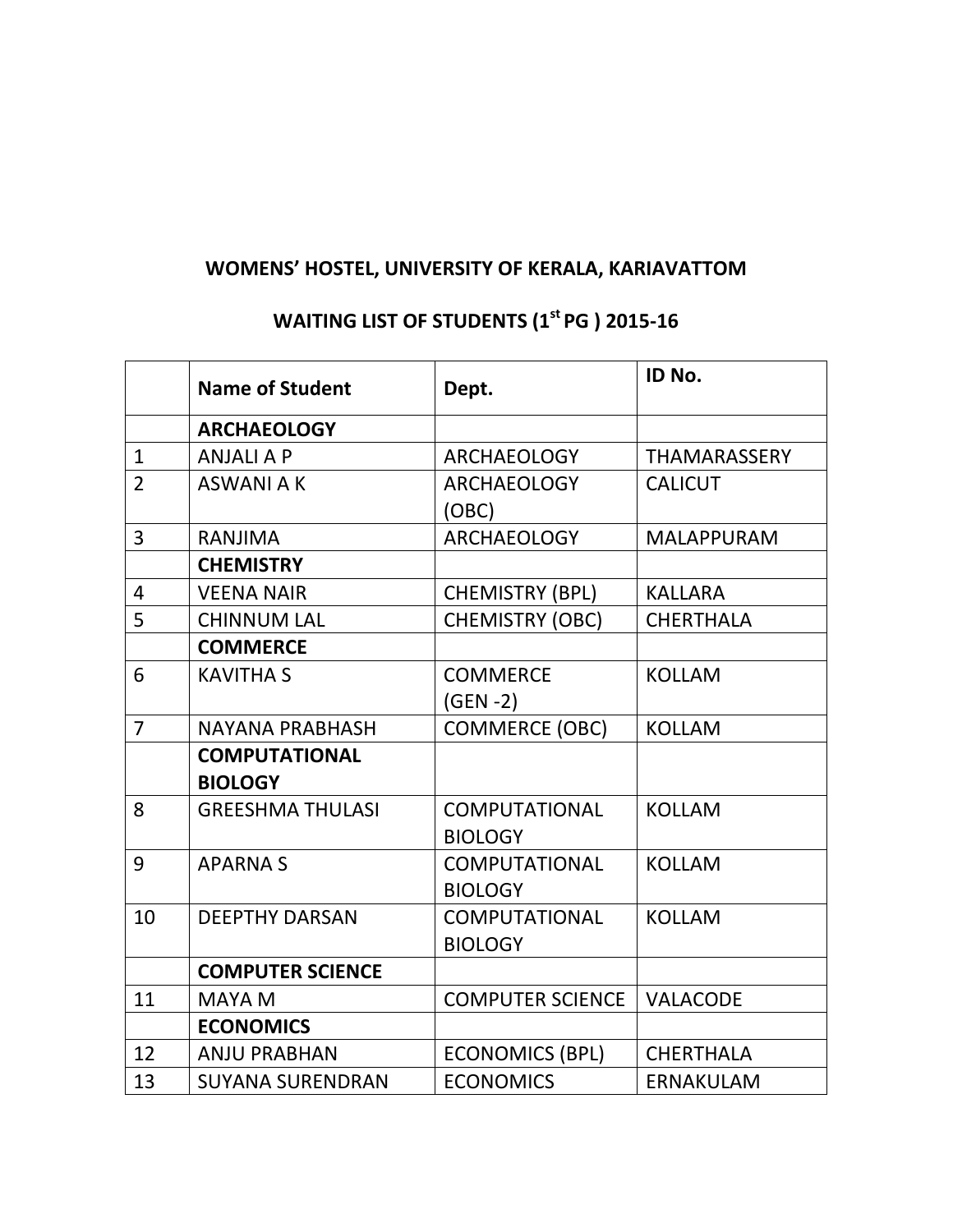|    |                           | (GEN-OBC)              |                        |
|----|---------------------------|------------------------|------------------------|
| 14 | SADIYA S.                 | <b>ECONOMICS</b>       | <b>KOLLAM</b>          |
|    | <b>HINDI</b>              |                        |                        |
| 15 | <b>ROSHNA CHACKO</b>      | HINDI (OEC)            | <b>KOLLAM</b>          |
|    | <b>IMK</b>                |                        |                        |
| 16 | <b>SIMIYA SATHYAN</b>     | IMK MBA (BPL)          | <b>VINOBA NIKETHAN</b> |
| 17 | <b>JINCY GEORGE</b>       | <b>IMK MBA</b>         | <b>KOLLAM</b>          |
| 18 | <b>KEERTHI R S</b>        | <b>IMK MBA</b>         | <b>KOLLAM</b>          |
| 19 | <b>SWATHI MOHAN</b>       | <b>IMK MBA</b>         | <b>KANNUR</b>          |
| 20 | <b>LIJI ALEX</b>          | <b>IMK MBA</b>         | <b>KOLLAM</b>          |
| 21 | <b>SHEEJA MAMACHAN</b>    | IMK MBA(BPL)           | <b>KOLLAM</b>          |
| 22 | <b>ARCHANA PREMANADH</b>  | <b>IMK MBA</b>         | <b>THRISSUR</b>        |
|    | <b>INTEGRATED BIOLOGY</b> |                        |                        |
| 23 | <b>SRUTHY RAJ</b>         |                        | <b>KOLLAM</b>          |
|    |                           | <b>INTEGRATED</b>      |                        |
|    |                           | <b>BIOLOGY (GEN)</b>   |                        |
| 24 | <b>SREELEKSHMI S</b>      | <b>INTEGRATED</b>      | <b>KOLLAM</b>          |
|    |                           | <b>BIOLOGY (GEN)</b>   |                        |
| 25 | <b>SHAHANA SALEEM</b>     | ,, (GEN)               | <b>KOLLAM</b>          |
|    | <b>MATHEMATICS</b>        |                        |                        |
| 26 | PRINCY A P.               | MATHEMATICS(BPL)       | VELLANAD               |
| 27 | <b>SUSMITHA SURENDRAN</b> | MATHEMATICS(BPL)       | <b>ALAPPUZHA</b>       |
| 28 | <b>JASEENA JALEEL</b>     | MATHEMATICS(BPL)       | <b>KOTTARAKKARA</b>    |
| 29 | <b>SARANYADASL</b>        | <b>MATHEMATICS</b>     | <b>ALAPPUZHA</b>       |
| 30 | <b>HIMAPRASAD</b>         | <b>MATHEMATICS</b>     | <b>KOLLAM</b>          |
| 31 | <b>HARILEKSHMI</b>        | <b>MATHEMATICS</b>     | <b>ALAPPUZHA</b>       |
| 32 | <b>JENY JACOB</b>         | <b>MATHEMATICS</b>     | <b>KOTTARAKKARA</b>    |
|    | <b>MCJ</b>                |                        |                        |
| 33 | <b>SHEHINA S</b>          | MCJ (OBC)              | VELAKKUPARA            |
| 34 | <b>VIDYA VIJAYAKUMAR</b>  | MCJ (OEC)              | <b>ERNAKULAM</b>       |
|    | <b>OPTOELECTRONICS</b>    |                        |                        |
| 35 | LEKSHMI P R.              | <b>OPTOELECTRONICS</b> | <b>KOLLAM</b>          |
|    | <b>PHYSICS</b>            |                        |                        |
| 36 | <b>SINU KURIAN</b>        | PHYSICS (GEN-7)        | <b>ALAPPUZHA</b>       |
| 37 | <b>SRUTHY KARTHIK</b>     | PHYSICS (GEN-8)        | <b>KAYAMKULAM</b>      |
| 38 | AKHILA CHANDRAN B A       | PHYSICS (GEN-9)        | <b>KOLLAM</b>          |
|    | <b>POLITICAL SCIENCE</b>  |                        |                        |